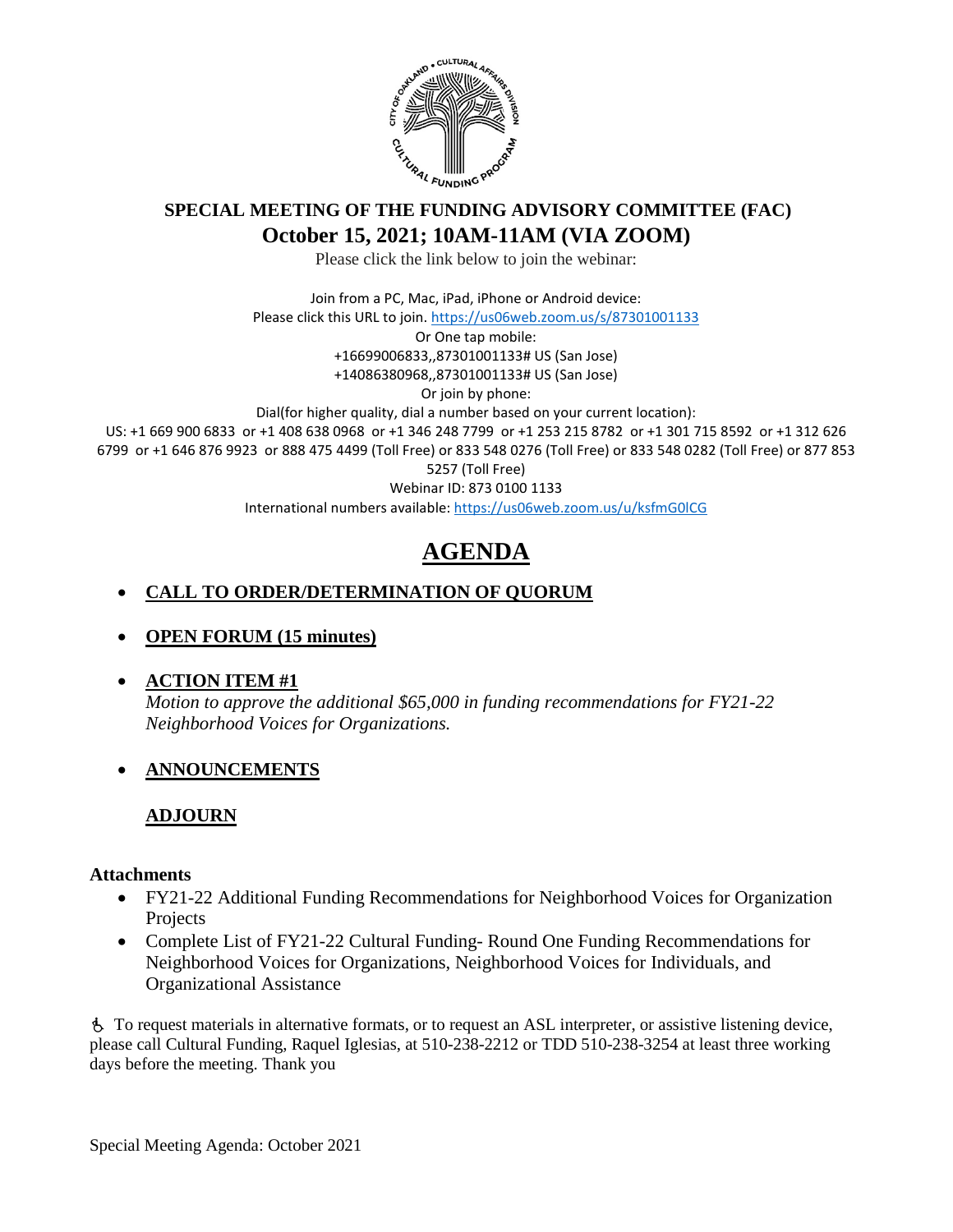#### **ADDITIONAL RECOMMENDATIONS: Neighborhood Voices-ORGANIZATIONS 2021 (ROUND ONE)**

| <b>ORGANIZATION NAME</b>                  | <b>SCORE</b> | <b>REQUEST</b> | <b>DESCRIPTION</b>                                                     |
|-------------------------------------------|--------------|----------------|------------------------------------------------------------------------|
|                                           |              |                | Bay Area Mural Program's (BAMP) Oakland Black Artists Archive is a     |
|                                           |              |                | collaboration with the African American Museum and Library of          |
|                                           |              |                | Oakland (AAMLO) and Black Liberation Walking Tour to ensure the        |
|                                           |              |                | legacy of Black artists in this city is preserved, honored, and passed |
|                                           |              |                | on to younger generations. BAMP and AAMLO will create a digital        |
|                                           |              |                | archive, partner with the Black Liberation Walking Tour to engage      |
|                                           |              |                | the community in story collecting sessions, and paint a new mural      |
|                                           |              |                | featuring Oakland artists across generations. Grant funds will be      |
|                                           |              |                | used to support staff, facility expenses, outreach/marketing and       |
| The Bay Area Mural Program, Inc.          | 93.75%       | \$20,000.00    | production.                                                            |
|                                           |              |                | Rock Paper Scissors Collective will be creating a "Neighborhood        |
|                                           |              |                | Voices Club" for local community members to participate in             |
|                                           |              |                | programs free of charge. Programming consists of: Gallery              |
|                                           |              |                | exhibitions, accessible Arts Lab & Workshops, a local handmade         |
|                                           |              |                | retail shop, volunteer orientations, events, zine publications and a   |
|                                           |              |                | library, and community collaborations (programming working with        |
|                                           |              |                | external organizations, groups & institutions). City funding will      |
|                                           |              |                | allow scholarships in the form of a club card for low income           |
| Rock Paper Scissors Collective            | 93.50%       | \$20,000.00    | residents to participate in our full range of programs.                |
|                                           |              |                | The Vietnamese American Community Center of the East Bay               |
|                                           |              |                | (VACCEB) is collaborating with local CBO's and artists to paint a new  |
|                                           |              |                | mural on the front of the center, highlighting the resilience and      |
|                                           |              |                | strength of Oakland, and our diverse communities. On February 6,       |
|                                           |              |                | 2021, a significant part of VACCEB was heavily impacted by a fire      |
|                                           |              |                | that originated from a nearby homeless encampment. This mural          |
|                                           |              |                | will also show VACCEB's resilience in the face of tragedy, and our     |
| Vietnamese American Community Center      |              |                | ability to continue serving our community no matter what               |
| of the East Bay                           | 93.00%       | \$20,000.00    | challenges we face.                                                    |
|                                           |              |                | For Winter-Spring '22, Yeah, Art! will partner with Oakland Unified    |
|                                           |              |                | School District to bring professional working artists to schools to    |
|                                           |              |                | lead workshops. But our workshops aren't just taught with the old-     |
|                                           |              |                | school greats like Mozart, Van Gogh or Shakespeare - they're           |
|                                           |              |                | taught with the new-school greats who look, sound and move more        |
|                                           |              |                | like our students. Like Kendrick Lamar, Lin Manuel Miranda and Issa    |
|                                           |              |                | Rae. By blending classic theory, new technology and the pop            |
| Social Good Fund (Fiscal Sponsor of Yeah, |              |                | culture that kids are loving right now, Yeah, Art! inspires young      |
| Art!)                                     | 93.00%       | \$5,000.00     | creative minds to engage with art in more meaningful ways.             |
| <b>TOTAL REQUESTS</b>                     |              | \$65,000.00    |                                                                        |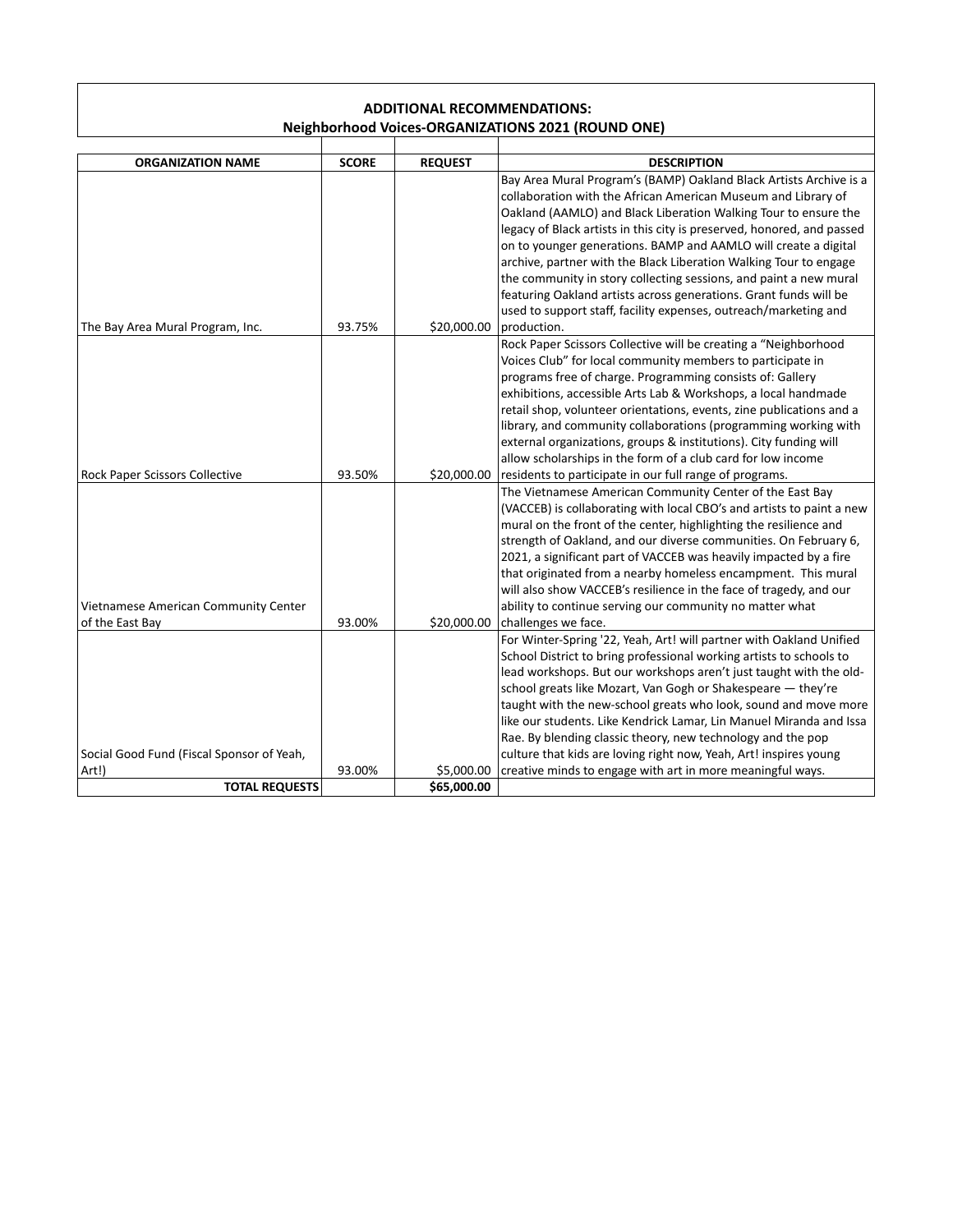$\overline{\phantom{a}}$ 

| <b>Neighborhood Voices-ORGANIZATIONS 2021 (ROUND ONE)</b>                                    |                  |                           |                                      |                              |  |  |  |  |
|----------------------------------------------------------------------------------------------|------------------|---------------------------|--------------------------------------|------------------------------|--|--|--|--|
| <b>SCORING AND ALLOCATIONS</b>                                                               |                  |                           |                                      |                              |  |  |  |  |
|                                                                                              |                  |                           |                                      | <b>AVAILABLE</b>             |  |  |  |  |
| <b>ORGANIZATION NAME</b>                                                                     | <b>SCORE</b>     | <b>REQUEST</b>            | \$                                   | 448,500.00                   |  |  |  |  |
| <b>Intersection (Fiscal Sponsor for Alphabet</b>                                             |                  |                           |                                      |                              |  |  |  |  |
| Rockers)                                                                                     | 100.00%          | \$20,000.00               | \$<br>$\overline{\xi}$               | 428,500.00                   |  |  |  |  |
| <b>Black Joy Parade</b><br>Dancers' Group (Fiscal Sponsor for Grown                          | 99.50%           | \$20,000.00               |                                      | 408,500.00                   |  |  |  |  |
| <b>Women Dance Collective)</b>                                                               | 99.50%           | \$20,000.00               | \$                                   | 388,500.00                   |  |  |  |  |
| <b>Oakland Parks and Recreation Foundation</b>                                               |                  |                           |                                      |                              |  |  |  |  |
| (Fiscal Sponsor for AfroCentric Oakland)                                                     | 98.75%           | \$20,000.00               | \$                                   | 368,500.00                   |  |  |  |  |
| Oakland Technology and Education Center                                                      |                  |                           |                                      |                              |  |  |  |  |
| <b>DBA AfroComicCon/DUSTY</b>                                                                | 98.25%           | \$20,000.00               | \$                                   | 348,500.00                   |  |  |  |  |
| <b>Beats Rhymes and Life</b>                                                                 | 98.00%           | \$20,000.00               | $\overline{\boldsymbol{\zeta}}$      | 328,500.00                   |  |  |  |  |
| <b>Youth Spirit Artworks</b>                                                                 | 97.50%           | \$20,000.00               | $\overline{\xi}$                     | 308,500.00                   |  |  |  |  |
| Dancers' Group (Fiscal Sponsor for Afro                                                      |                  |                           |                                      |                              |  |  |  |  |
| <b>Urban Society)</b>                                                                        | 96.75%           | \$20,000.00               | \$                                   | 288,500.00                   |  |  |  |  |
| <b>Oakland Parks and Recreation Foundation</b>                                               |                  | \$20,000.00               |                                      |                              |  |  |  |  |
| (Fiscal Sponsor for Today's Future Sound)<br><b>Higher Gliffs DBA Community Rejuvenation</b> | 96.75%           |                           | \$                                   | 268,500.00                   |  |  |  |  |
| Project                                                                                      | 96.50%           | \$20,000.00               | \$                                   | 248,500.00                   |  |  |  |  |
| Spanish Speaking Unity Council of Alameda                                                    |                  |                           |                                      |                              |  |  |  |  |
| County, Inc. DBA The Unity Council                                                           | 96.25%           | \$20,000.00               | \$                                   | 228,500.00                   |  |  |  |  |
| EastSide Arts Alliance (Fiscal Sponsor for                                                   |                  |                           |                                      |                              |  |  |  |  |
| Lamumba, Inc. DBA Geoffrey's Inner Circle)                                                   | 96.00%           | \$20,000.00               | \$                                   | 208,500.00                   |  |  |  |  |
| Youth Radio DBA YR Media                                                                     | 95.75%           | \$20,000.00               | $\overline{\boldsymbol{\zeta}}$      | 188,500.00                   |  |  |  |  |
| Intersection (Fiscal Sponsor for Ballet22)                                                   | 95.75%           | \$3,500.00                | \$                                   | 185,000.00                   |  |  |  |  |
| Dancers' Group (Fiscal Sponsor for NAKA                                                      |                  |                           |                                      |                              |  |  |  |  |
| Dance Theater)                                                                               | 95.50%           | \$20,000.00               | \$                                   | 165,000.00                   |  |  |  |  |
| ARTogether                                                                                   | 94.75%           | \$20,000.00               | \$                                   | 145,000.00                   |  |  |  |  |
| East Oakland Youth Development Center<br><b>DBA EOYDC</b>                                    | 94.25%           | \$20,000.00               | \$                                   | 125,000.00                   |  |  |  |  |
|                                                                                              |                  |                           |                                      |                              |  |  |  |  |
| <b>Youth Uprising</b>                                                                        | 94.00%           | \$20,000.00               | \$                                   | 105,000.00                   |  |  |  |  |
| <b>Intersection (Fiscal Sponsor for BoomShake</b>                                            |                  |                           |                                      |                              |  |  |  |  |
| <b>Music</b>                                                                                 | 94.00%           | \$20,000.00               | \$                                   | 85,000.00                    |  |  |  |  |
| <b>Mycelium Youth Network</b>                                                                | 94.00%           | \$20,000.00               | \$                                   | 65,000.00                    |  |  |  |  |
| The Bay Area Mural Program, Inc.                                                             | 93.75%           | \$20,000.00               | \$                                   | 45,000.00                    |  |  |  |  |
| <b>Rock Paper Scissors Collective</b>                                                        | 93.50%           | \$20,000.00               | \$                                   | 25,000.00                    |  |  |  |  |
| <b>Vietnamese American Community Center</b>                                                  |                  |                           |                                      |                              |  |  |  |  |
| of the East Bay                                                                              | 93.00%           | \$20,000.00               | \$                                   | 5,000.00                     |  |  |  |  |
| Social Good Fund (Fiscal Sponsor of Yeah,                                                    |                  |                           |                                      |                              |  |  |  |  |
| Art!)                                                                                        | 93.00%           | \$5,000.00                | \$                                   |                              |  |  |  |  |
| Youth Beat                                                                                   | 92.75%           | \$20,000.00               | \$                                   | (20,000.00)                  |  |  |  |  |
| Asian Refugees United                                                                        | 92.75%           | \$20,000.00               | \$                                   | (40,000.00)                  |  |  |  |  |
| Alkebulan Fiscal Sponsors (West Oakland                                                      | 91.50%           | \$20,000.00               |                                      |                              |  |  |  |  |
| <b>Cultural Action Network)</b>                                                              |                  |                           | \$                                   | (60,000.00)                  |  |  |  |  |
| Dr. Huey P. Newton Foundation                                                                | 91.50%           | \$20,000.00               | \$                                   | (80,000.00)                  |  |  |  |  |
| Upward Roots, Inc.                                                                           | 91.00%           | \$12,500.00               | \$                                   | (92,500.00)                  |  |  |  |  |
| Piedmont East Bay Children's Choir                                                           | 90.50%           | \$20,000.00               | \$                                   | (112,500.00)                 |  |  |  |  |
| Korea Town Oakland<br>Restorative Media Inc.                                                 | 90.50%<br>90.00% | \$5,000.00<br>\$20,000.00 | \$<br>\$                             | (117,500.00)                 |  |  |  |  |
| Oakland Art Murmur                                                                           | 86.00%           | \$10,000.00               | \$                                   | (137,500.00)                 |  |  |  |  |
| Overcomers with Hope Studios Inc.                                                            | 85.58%           | \$15,000.00               | \$                                   | (147,500.00)<br>(162,500.00) |  |  |  |  |
| Driveway Follies*                                                                            | 85.17%           | \$14,000.00               | $\overline{\boldsymbol{\mathsf{S}}}$ | (176,500.00)                 |  |  |  |  |
| Choices for Freedom Inc.                                                                     | 84.75%           | \$16,000.00               | \$                                   | (192,500.00)                 |  |  |  |  |
| <b>Musically Minded Academy</b>                                                              | 83.50%           | \$20,000.00               | \$                                   | (212,500.00)                 |  |  |  |  |
| Oakland Public Education Fund                                                                | 81.67%           | \$20,000.00               | \$                                   | (232,500.00)                 |  |  |  |  |
| Trybe                                                                                        | 77.75%           | \$20,000.00               | \$                                   | (252, 500.00)                |  |  |  |  |
| Make-A-Wish Greater Bay Area                                                                 | 64.50%           | \$15,000.00               | \$                                   | (267, 500.00)                |  |  |  |  |
| <b>TOTAL REQUESTS</b>                                                                        |                  | \$716,000.00              |                                      |                              |  |  |  |  |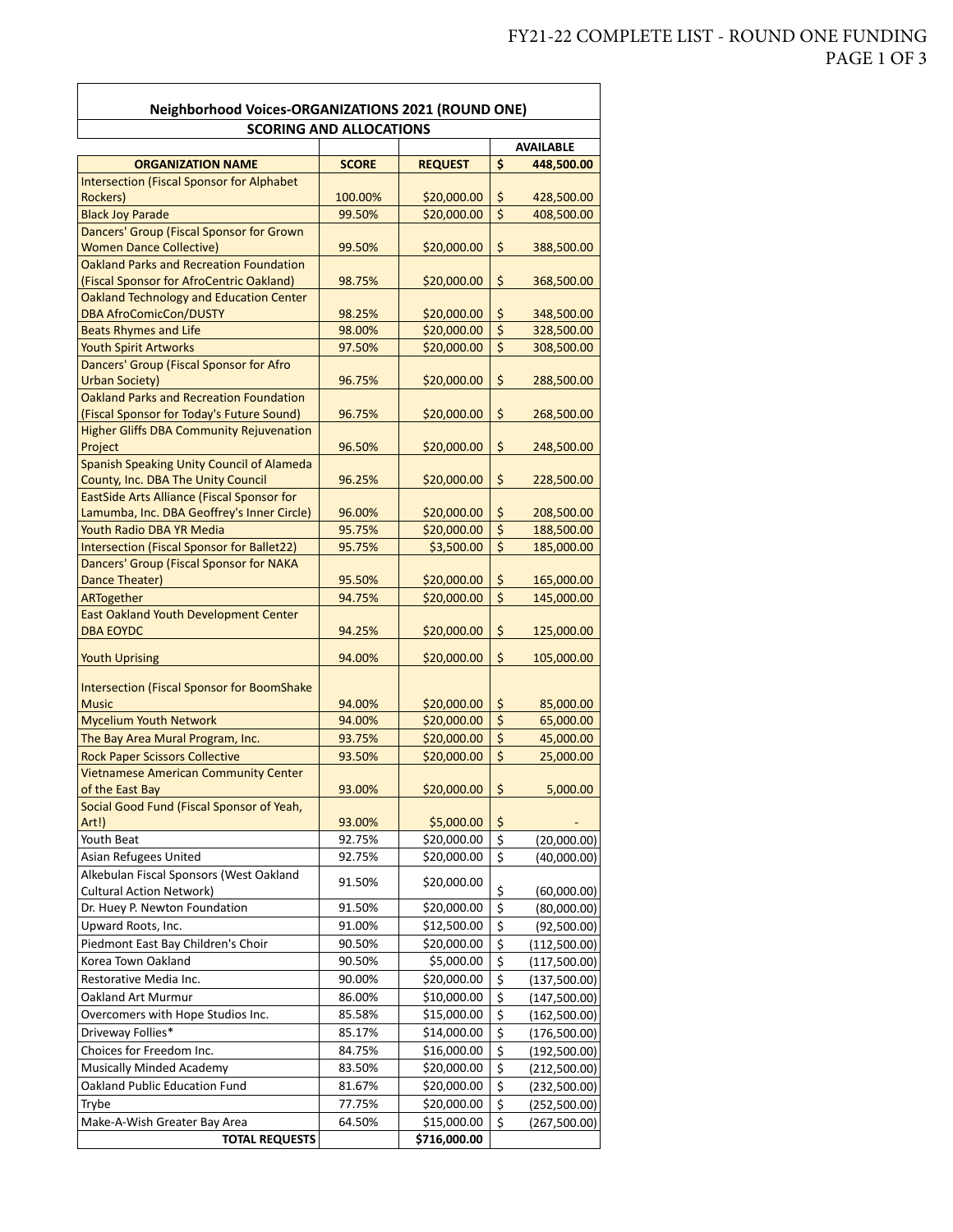$\overline{\phantom{a}}$ 

| <b>Neighborhood Voices-INDIVIDUALS 2021 (ROUND ONE)</b> |                                |                |         |                  |  |
|---------------------------------------------------------|--------------------------------|----------------|---------|------------------|--|
|                                                         | <b>SCORING AND ALLOCATIONS</b> |                |         |                  |  |
|                                                         |                                |                |         | <b>AVAILABLE</b> |  |
| <b>NAME</b>                                             | <b>SCORE</b>                   | <b>Request</b> | \$      | 147,000.00       |  |
| <b>Joseph Warner</b>                                    | 97.75%                         | \$<br>7,000.00 | \$      | 140,000.00       |  |
| <b>Tiare Ribeaux</b>                                    | 97.42%                         | \$<br>7,000.00 | \$      | 133,000.00       |  |
| Nkeiruka Oruche                                         | 97.25%                         | \$<br>7,000.00 | \$      | 126,000.00       |  |
| Maria De La Rosa                                        | 97.00%                         | \$<br>7,000.00 | \$      | 119,000.00       |  |
| <b>Ayodele Nzinga</b>                                   | 95.00%                         | \$<br>7,000.00 | \$      | 112,000.00       |  |
| <b>Kyung Lee</b>                                        | 94.25%                         | \$<br>7,000.00 | \$      | 105,000.00       |  |
| Jackie Keliiaa                                          | 94.25%                         | \$<br>7,000.00 | \$      | 98,000.00        |  |
| <b>Nicole Jones</b>                                     | 94.00%                         | \$<br>7,000.00 | \$      | 91,000.00        |  |
| <b>Tayleur Crenshaw</b>                                 | 93.75%                         | \$<br>7,000.00 | \$      | 84,000.00        |  |
| Carmen Roman                                            | 93.50%                         | \$<br>7,000.00 | \$      | 77,000.00        |  |
| <b>Rachel-Anne Palacios</b>                             | 92.75%                         | \$<br>7,000.00 | \$      | 70,000.00        |  |
| David Burke                                             | 90.75%                         | \$<br>7,000.00 | \$      | 63,000.00        |  |
| Alie Jones (Alexandria Jones)                           | 90.50%                         | \$<br>7,000.00 | \$      | 56,000.00        |  |
| <b>Tierra Allen</b>                                     | 90.00%                         | \$<br>7,000.00 | \$      | 49,000.00        |  |
| <b>Edward Gunawan</b>                                   | 89.50%                         | \$<br>7,000.00 | \$      | 42,000.00        |  |
| <b>Adrienne Oliver</b>                                  | 88.00%                         | \$<br>7,000.00 | \$      | 35,000.00        |  |
| Debra Koppman                                           | 86.75%                         | \$<br>7,000.00 | \$      | 28,000.00        |  |
| Elena Botkin-Levy                                       | 86.25%                         | \$<br>7,000.00 | \$      | 21,000.00        |  |
| Xavier Dphrepaulezz (Fantastic Negrito)                 | 86.00%                         | \$<br>7,000.00 | $\zeta$ | 14,000.00        |  |
| David De La Gran (David Garcia-                         | 85.50%                         | \$<br>7,000.00 | \$      | 7,000.00         |  |
| <b>Charmaine Davis</b>                                  | 85.25%                         | \$<br>7,000.00 | \$      |                  |  |
| Zouhair Mussa                                           | 84.75%                         | \$<br>7,000.00 | \$      | (7,000.00)       |  |
| Emily Butterfly (Emily Jane Lackman)                    | 84.40%                         | \$<br>7,000.00 | \$      | (14,000.00)      |  |
| Brenda Arellano                                         | 82.25%                         | \$<br>7,000.00 | \$      | (21,000.00)      |  |
| Celia C. Peters                                         | 79.75%                         | \$<br>7,000.00 | \$      | (28,000.00)      |  |
| Theresa Watkins-Fortune                                 | 78.25%                         | \$<br>7,000.00 | \$      | (35,000.00)      |  |
| Adrian Harper                                           | 77.50%                         | \$<br>7,000.00 | \$      | (42,000.00)      |  |
| Sasha Kelley                                            | 76.50%                         | \$<br>7,000.00 | \$      | (49,000.00)      |  |
| Teresa Reynolds                                         | 72.00%                         | \$<br>7,000.00 | \$      | (56,000.00)      |  |
| Alistair Monroe                                         | 71.00%                         | \$<br>7,000.00 | \$      | (63,000.00)      |  |
| Ferron Salniker                                         | 68.25%                         | \$<br>7,000.00 | \$      | (70,000.00)      |  |
| La Mantia (Elizabeth Scott)                             | 66.75%                         | \$<br>7,000.00 | \$      | (77,000.00)      |  |
| Kristen Caven                                           | 62.00%                         | \$<br>7,000.00 | \$      | (84,000.00)      |  |
| Lyly Li                                                 | 60.00%                         | \$<br>7,000.00 | \$      | (91,000.00)      |  |
| <b>Scott Hargis</b>                                     | 52.00%                         | \$<br>7,000.00 | \$      | (98,000.00)      |  |
| Ranzel Merritt                                          | 42.25%                         | \$<br>7,000.00 | \$      | (105,000.00)     |  |
| Michael Chihtsai Chuang                                 | 38.00%                         | \$<br>7,000.00 | \$      | (112,000.00)     |  |

Ī